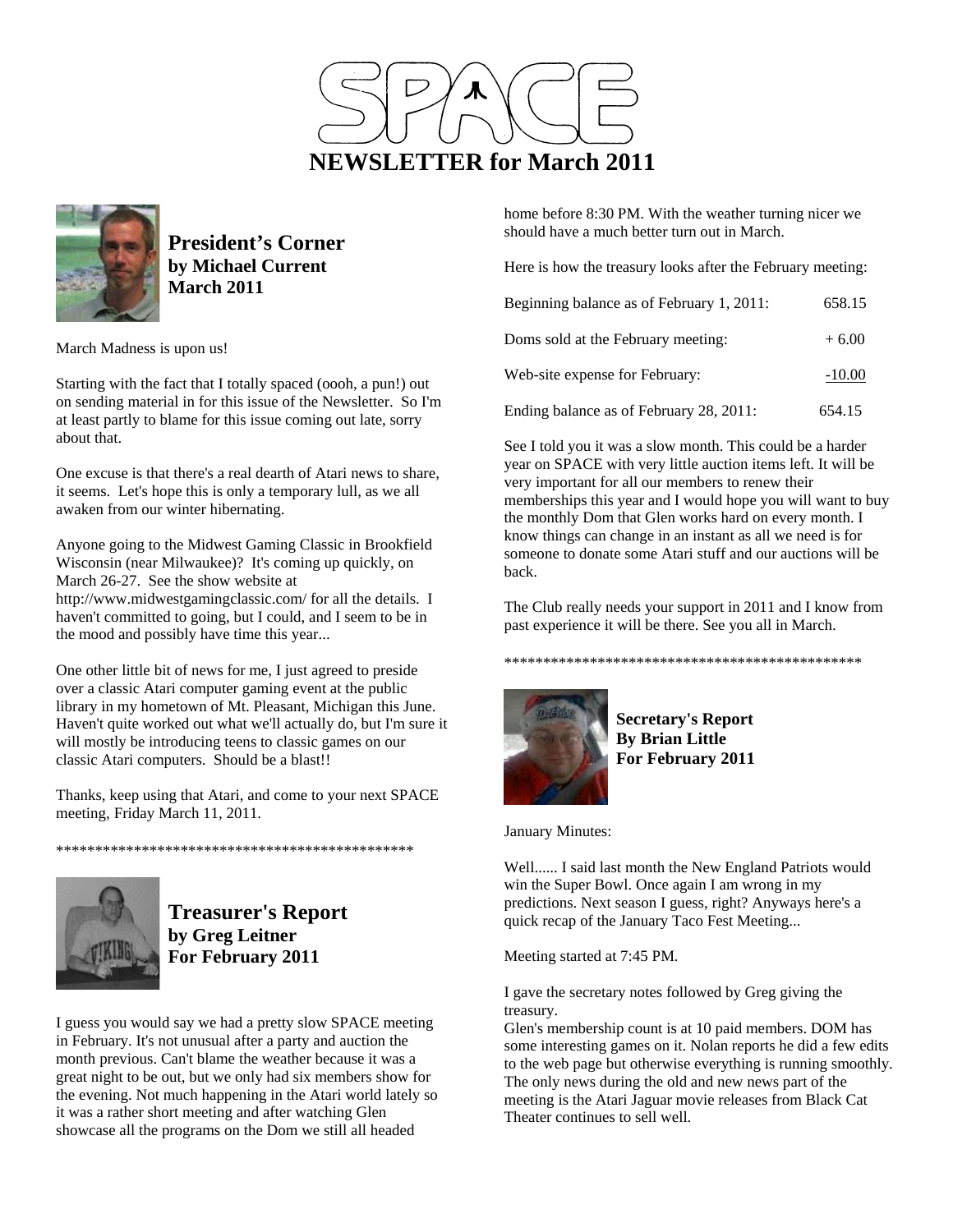Meeting ended at 7:55 PM.

See you at the February meeting.

February Minutes:

I can now go on record saying that my secretary's notes are now more delayed in getting done then the release of the HTC Thunderbolt yet nowhere near as delayed as the Guns N Roses album Chinese Democracy is. Yet somehow by the time you read this I suspect the Thunderbolt still might not be out for sale yet. Anyways now with my monthly zinger done and over with here's the notes from the February meeting.

The meeting started at 7:35 PM. I gave the notes from the January "Taco Fest" meeting and inadvertently got called "Steve" by Nolan.

Greg gave his treasury notes. Our membership count is standing at 11.

Glen talked about the DOM which is a New Years disk from a club in Germany including a dozen demos and games. The highlight includes a Centipede clone. Everything on the tech end from Nolan is perfectly fine. Nothing on the old or new business. Meeting ended at 7:50 PM.

See you at the March meeting where we'll find out if the HTC Thunderbolt is finally out for sale or not.

\*\*\*\*\*\*\*\*\*\*\*\*\*\*\*\*\*\*\*\*\*\*\*\*\*\*\*\*\*\*\*\*\*\*\*\*\*\*\*\*\*\*\*\*

From: Michael Current [michael@mcurrent.name] Sent: Wednesday, March 09, 2011 9:20 PM To: kirschg@netzero.net; Schmidt, Mike; michael@mcurrent.name Subject: Surprising return from Finland

Surprising return from Finland February 6th, 2011

Out of the blue, Emphii of Xtream just released a new intro for the STe.

Featuring an oldskool effect and DMA Protracker music with code by Emphii and graphics by !Cube. » Download 'Xtrintro' by Xtream http://files.dhs.nu/files\_demo/xtrintro.zip

```
******************************************** 
******************************************** 
******************************************** 
******************************************** 
******************************************** 
******************************************** 
********************************************
```